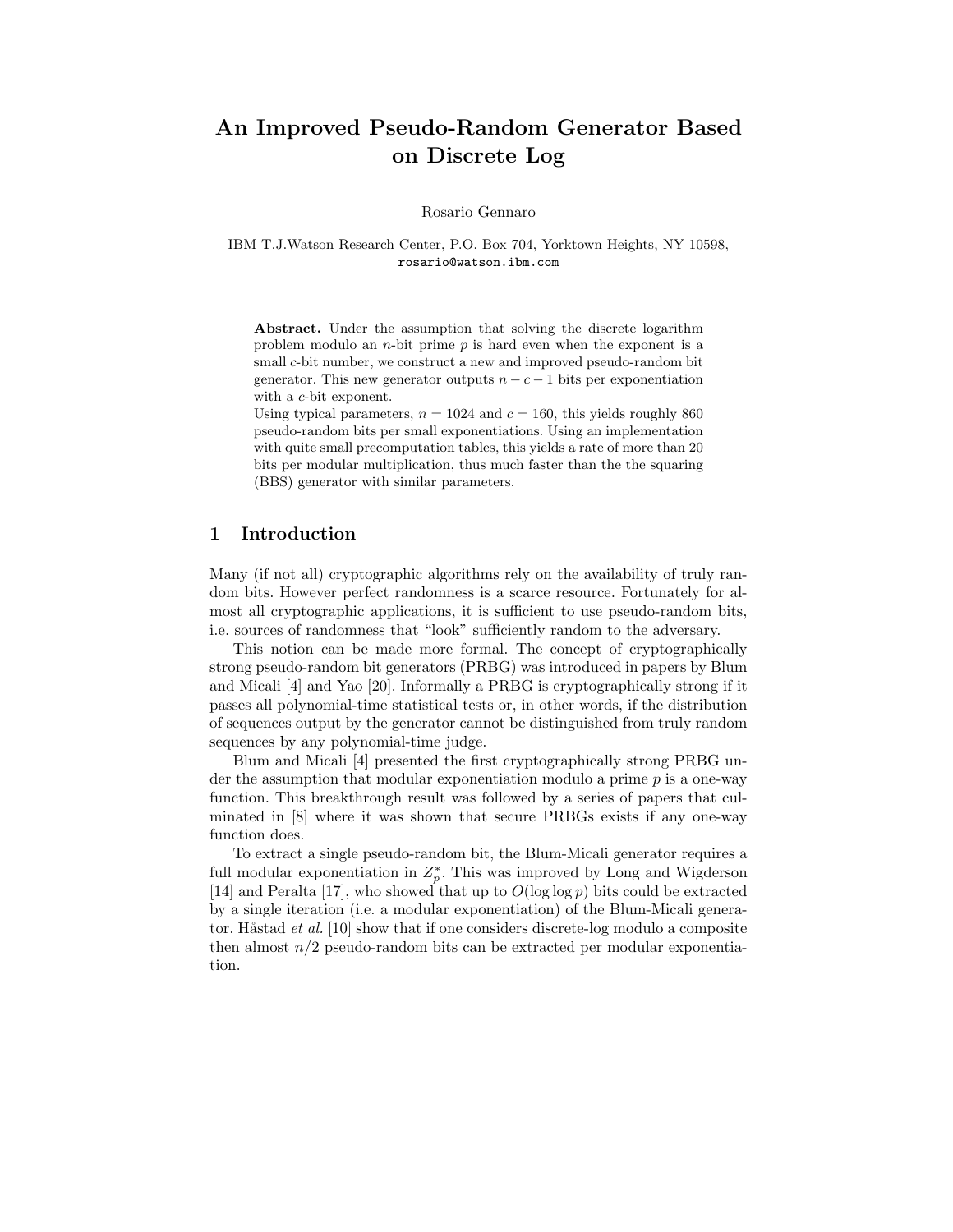Better efficiency can be gained by looking at the quadratic residuosity problem in  $Z_N^*$  where N is a Blum integer (i.e. product of two primes of identical size and both  $\equiv 3 \mod 4$ .) Under this assumption, Blum *et al.* [3] construct a secure PRBG for which each iteration consists of a single squaring in  $Z_N^*$  and outputs a pseudo-random bit. Alexi *et al.* [2] showed that one can improve this to  $O(\log \log N)$  bits and rely only the intractability of factoring as the underlying assumption. Up to this date, this is the most efficient provably secure PRBG.

In [16] Patel and Sundaram propose a very interesting variation on the Blum-Micali generator. They showed that if solving the discrete log problem modulo an *n*-bit prime  $p$  is hard even when the exponent is small (say only  $c$  bits long with  $c < n$ ) then it is possible to extract up to  $n-c-1$  bits from one iteration of the Blum-Micali generator. However the iterated function of the generator itself remains the same, which means that one gets  $n - c - 1$  bits per full modular exponentiations. Patel and Sundaram left open the question if it was possible to modify their generator so that each iteration consisted of an exponentiation with a small c-bit exponent. We answer their question in the affirmative.

OUR CONTRIBUTION. In this paper we show that it is possible to construct a high-rate discrete-log based secure PRBG. Under the same assumption introduced in [16] we present a generator that outputs  $n - c - 1$  bits per iteration, which consists of a single exponentiation with a c-bit exponent.

The basic idea of the new scheme is to show that if the function  $f: \{0,1\}^c \longrightarrow$  $Z_p^*$  defined as  $f(x) = g^x \mod p$  is is a one-way function then it also has also strong pseudo-randomness properties over  $Z_p^*$ . In particular it is possible to think of it as pseudo-random generator itself. By iterating the above function and outputting the appropriate bits, we obtain an efficient pseudo-random bit generator.

Another attractive feature of this generator (which is shared by the Blum-Micali and Patel-Sundaram generators as well) is that all the exponentiations are computed over a fixed basis, and thus precomputation tables can be used to speed them up.

Using typical parameters  $n = 1024$  and  $c = 160$  we obtain roughly 860 pseudo-random bits per 160-bit exponent exponentiations. Using the precomputation scheme proposed in [13] one can show that such exponentiation will cost on average roughly 40 multiplications, using a table of only 12 Kbytes. Thus we obtain a rate of more than 21 pseudo-random bits per modular multiplication. Different tradeoffs between memory and efficiency can be obtained.

# 2 Preliminaries

In this section we summarize notations, definitions and prior work which is relevant to our result. In the following we denote with  $\{0,1\}^n$  the set of *n*-bit strings. If  $x \in \{0,1\}^n$  then we write  $x = x_n x_{n-1} \dots x_1$  where each  $x_i \in \{0,1\}$ . If we think of x as an integer then we have  $x = \sum_i x_i 2^{i-1}$  (that is  $x_n$  is the most significant bit). With  $R_n$  we denote the uniform distribution over  $\{0,1\}^n$ .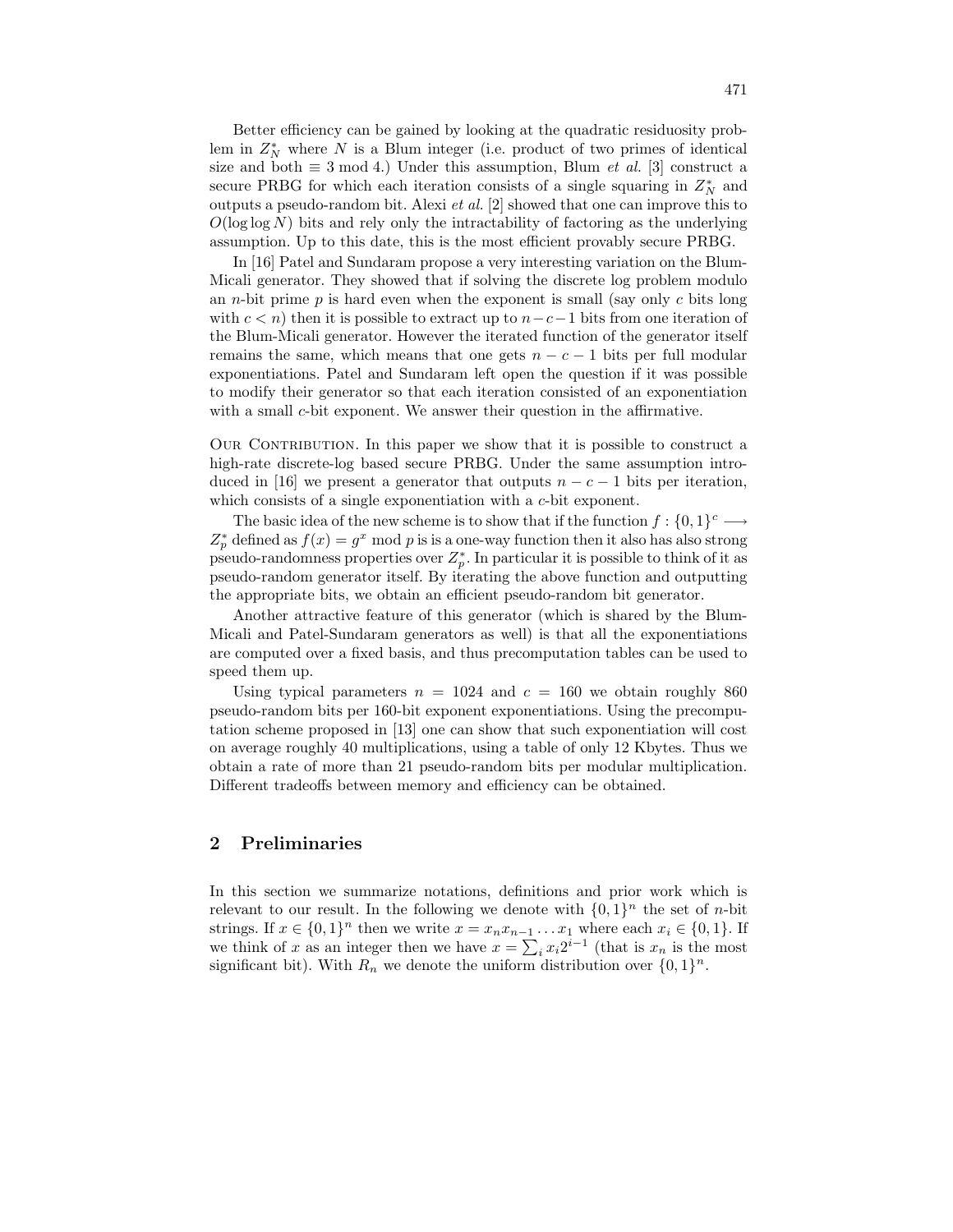#### 2.1 Pseudo-Random Number Generators

Let  $X_n, Y_n$  be two arbitrary probability ensembles over  $\{0, 1\}^n$ . In the following we denote with  $x \leftarrow X_n$  the selection of an element x in  $\{0,1\}^n$  according to the distribution  $X_n$ .

We say that  $X_n$  and  $Y_n$  have *statistical distance* bounded by  $\Delta(n)$  if the following holds:

$$
\sum_{x \in \{0,1\}^n} |Prob_{X_n}[x] - Prob_{Y_n}[x]| \le \Delta(n)
$$

We say that  $X_n$  and  $Y_n$  are *statistically indistinguishable* if for every polynomial  $P(\cdot)$  and for sufficiently large *n* we have that

$$
\Delta(n) \le \frac{1}{P(n)}
$$

We say that  $X_n$  and  $Y_n$  are *computationally indistinguishable* (a concept introduced in [7]) if any polynomial time machine cannot distinguish between samples drawn according to  $X_n$  or according to  $Y_n$ . More formally:

**Definition 1.** Let  $X_n, Y_n$  be two families of probability distributions over  $\{0,1\}^n$ . Given a Turing machine  $D$  consider the following quantities

$$
\delta_{\mathcal{D}, X_n} = Prob[x \leftarrow X_n ; \mathcal{D}(x) = 1]
$$

$$
\delta_{\mathcal{D}, Y_n} = Prob[y \leftarrow Y_n ; \mathcal{D}(y) = 1]
$$

We say that  $X_n$  and  $Y_n$  are computationally indistinguishable if for every probabilistic polynomial time  $\mathcal{D}$ , for every polynomial  $P(\cdot)$ , and for sufficiently large n we have that

$$
|\delta_{\mathcal{D},X_n} - \delta_{\mathcal{D},Y_n}| \le \frac{1}{P(n)}
$$

We now move to define pseudo-random number generators  $[4, 20]$ . There are several equivalent definitions, but the following one is sufficient for our purposes. Consider a family of functions

$$
\mathsf{G}_n: \{0,1\}^{k_n} \longrightarrow \{0,1\}^n
$$

where  $k_n < n$ .  $\mathsf{G}_n$  induces a family of probability distributions (which we denote with  $G_n$ ) over  $\{0,1\}^n$  as follows

$$
Prob_{G_n}[y] = Prob[y = \mathsf{G}_n(s) \; ; \; s \leftarrow R_{k_n}]
$$

**Definition 2.** We say that  $G_n$  is a cryptographically strong pseudo-random bit generator if the function  $G_n$  can be computed in polynomial time and the two families of probability distributions  $R_n$  and  $G_n$  are computationally indistinguishable.

The input of a pseudo-random generator is usually called the *seed*.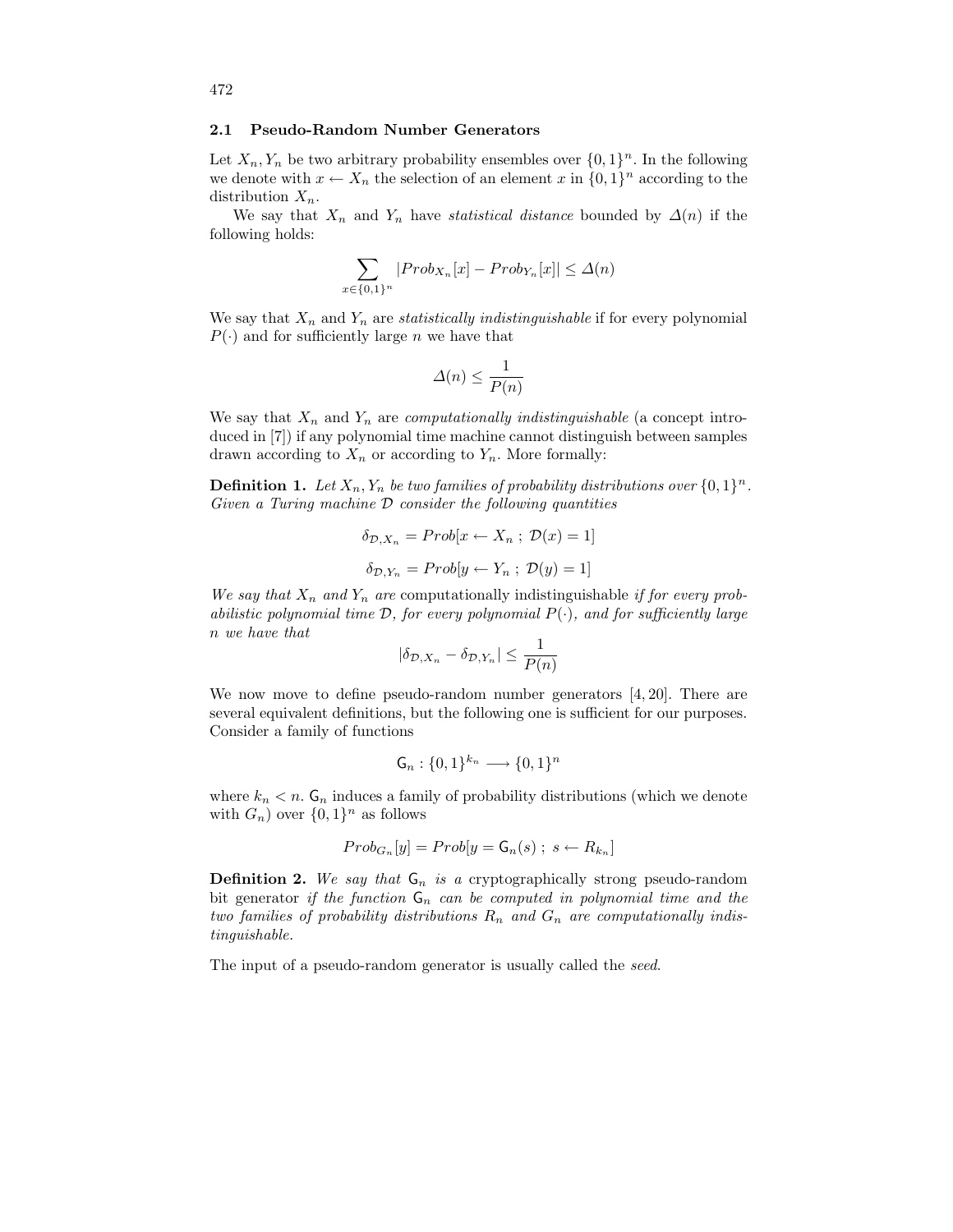#### 2.2 Pseudo-Randomness over Arbitrary Sets

Let  $A_n$  be a family of sets such that for each n we have  $2^{n-1} \leq |A_n| < 2^n$  (i.e. we need *n* bits to describe elements of  $A_n$ ). We denote with  $U_n$  the uniform distribution over  $A_n$ . Also let  $k_n$  be a sequence of numbers such that for each  $n, k_n < n$ . Consider a family of functions

$$
\mathsf{AG}_n: \{0,1\}^{k_n} \longrightarrow A_n
$$

 $AG_n$  induces a family of probability distributions (which we denote with  $AG_n$ ) over  $A_n$  as follows

$$
Prob_{AG_n}[y] = Prob[y = AG_n(s); s \leftarrow R_{k_n}]
$$

**Definition 3.** We say that  $AG_n$  is a cryptographically strong pseudo-random generator over  $A_n$  if the function  $AG_n$  can be computed in polynomial time and the two families of probability distributions  $U_n$  and  $AG_n$  are computationally indistinguishable.

A secure pseudo-random generator over  $A_n$  is already useful for applications in which one needs pseudo-random elements of that domain. Indeed no adversary will be able to distinguish if  $y \in A_n$  was truly sampled at random or if it was computed as  $AG_n(s)$  starting from a much shorter seed s. An example of this is to consider  $A_n$  to be  $Z_p^*$  for an *n*-bit prime number p. If our application requires pseudo-random elements of  $Z_p^*$  then such a generator would be sufficient.

However as bit generators they may not be perfect, since if we look at the bits of an encoding of the elements of  $A_n$ , then their distribution may be biased. This however is not going to be a problem for us since we will use pseudo-random generators over arbitrary sets as a tool in the proof of our main pseudo-random bit generator.

### 2.3 The Discrete Logarithm Problem

Let  $p$  be a prime. We denote with  $n$  the binary length of  $p$ . It is well known that  $Z_p^* = \{x : 1 \leq x \leq p-1\}$  is a cyclic group under multiplication modp. Let g be a generator of  $Z_p^*$ . Thus the function

$$
f: Z_{p-1} \longrightarrow Z_p^*
$$

$$
f(x) = g^x \mod p
$$

is a permutation. The inverse of  $f$  (called the *discrete logarithm* function) is conjectured to be a function hard to compute (the cryptographic relevance of this conjecture first appears in the seminal paper by Diffie and Hellman [5] on public-key cryptography). The best known algorithm to compute discrete logarithms is the so-called index calculus method [1] which however runs in time sub-exponential in  $n$ .

In some applications (like the one we are going to describe in this paper) it is important to speed up the computation of the function  $f(x) = g^x$ . One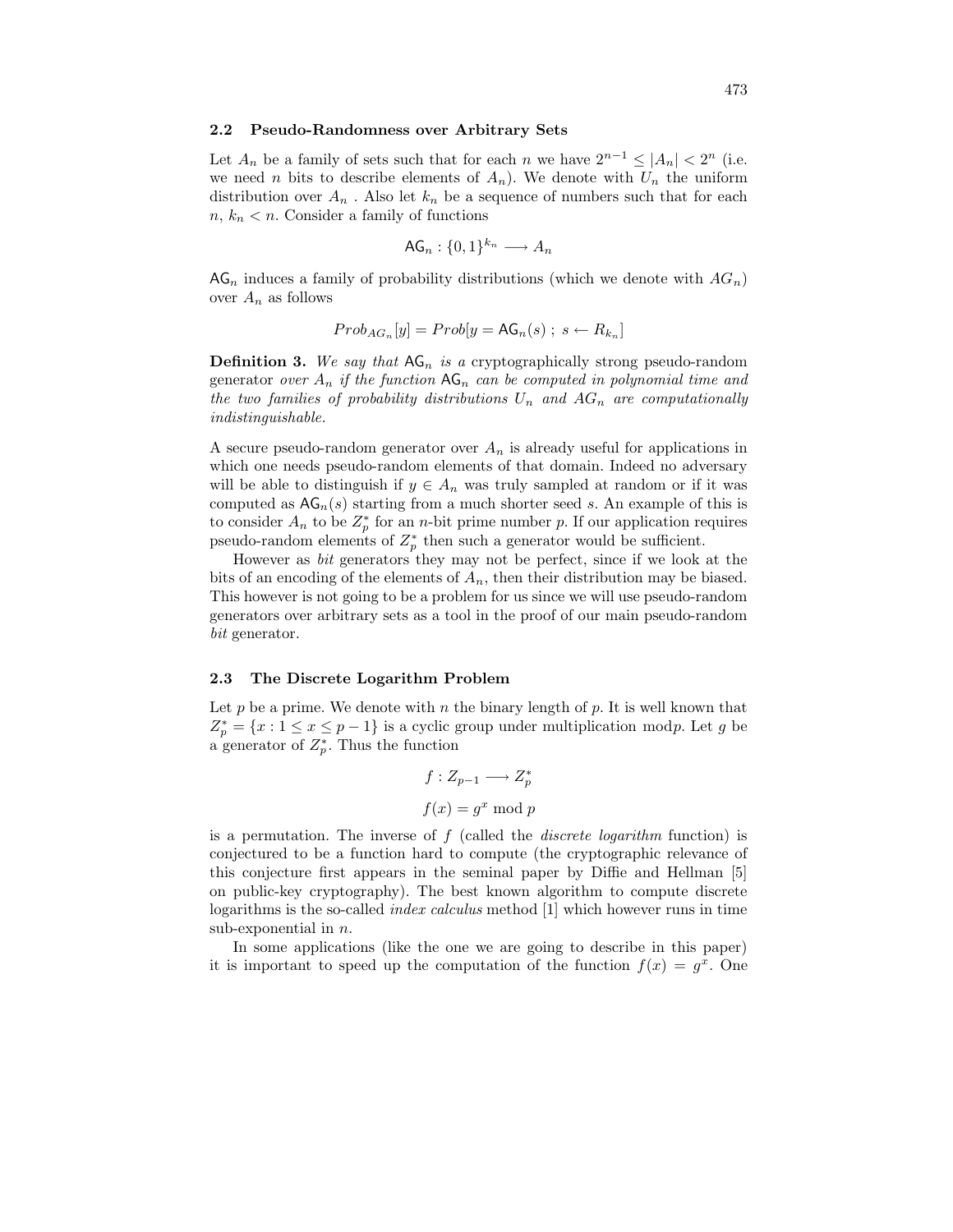possible way to do this is to restrict its input to small values of x. Let c be a integer which we can think as depending on  $n$   $(c = c(n))$ . Assume now that we are given  $y = g^x \mod p$  with  $x \leq 2^c$ . It appears to be reasonable to assume that computing the discrete logarithm of y is still hard even if we know that  $x \leq 2<sup>c</sup>$ . Indeed the running time of the index-calculus method depends only on the size  $n$  of the whole group. Depending on the size of  $c$ , different methods may actually be more efficient. Indeed the so-called *baby-step giant-step* algorithm by Shanks [12] or the *rho* algorithm by Pollard [18] can compute the discrete log of  $y$  in  $O(2^{c/2})$  time.

Thus if we set  $c = \omega(\log n)$ , there are no known polynomial time algorithms that can compute the discrete log of  $y = g^x \mod p$  when  $x \leq 2^c$ . In [16] it is explicitly assumed that no such efficient algorithm can exist. This is called the Discrete Logarithm with Short c-Bit Exponents (c-DLSE) Assumption and we will adopt it as the basis of our results as well.

Assumption 1 (c-DLSE [16]) Let  $PRIMES(n)$  be the set of n-bit primes and let c be a quantity that grows faster than  $\log n$  (i.e.  $c = \omega(\log n)$ ). For every probabilistic polynomial time Turing machine  $\mathcal{I}$ , for every polynomial  $P(\cdot)$  and for sufficiently large n we have that

$$
\Pr\left[\begin{matrix}p \leftarrow PRIMES(n);\\x \leftarrow R_c;\\ \mathcal{I}(p, g, g^x, c) = x\end{matrix}\right] \le \frac{1}{P(n)}
$$

This assumption is somewhat supported by a result by Schnorr [19] who proves that no generic algorithm can compute c-bits discrete logarithms in less than  $2^{c/2}$  generic steps. A generic algorithm is restricted to only perform group operations and cannot take advantage of specific properties of the encoding of group elements.

In practice, given today's computing power and discrete-log computing algorithms, it seems to be sufficient to set  $n = 1024$  and  $c = 160$ . This implies a "security level" of 2 <sup>80</sup> (intended as work needed in order to "break" 160-DLSE).

### 2.4 Hard Bits for Discrete Logarithm

The function  $f(x) = g^x \mod p$  is widely considered to be one-way (i.e. a function easy to compute but not to invert). It is well known that even if  $f$  is a one-way function, it does not hide all information about its preimages. For the specific case of the discrete logarithm, it is well known that given  $y = g^x \mod p$  it is easy to guess the least significant bit of  $x \in Z_{p-1}$  by testing to see if y is a quadratic residue or not in  $Z_p^*$  (there is a polynomial-time test to determine that).

A Boolean predicate  $\Pi$  is said to be *hard* for a one-way function  $f$  if any algorithm A that given  $y = f(x)$  guesses  $\Pi(x)$  with probability substantially better than  $1/2$ , can be used to build another algorithm  $A'$  that on input y computes x with non-negligible probability.

Blum and Micali in [4] prove that the predicate

$$
\Pi: Z_{p-1} \longrightarrow \{0,1\}
$$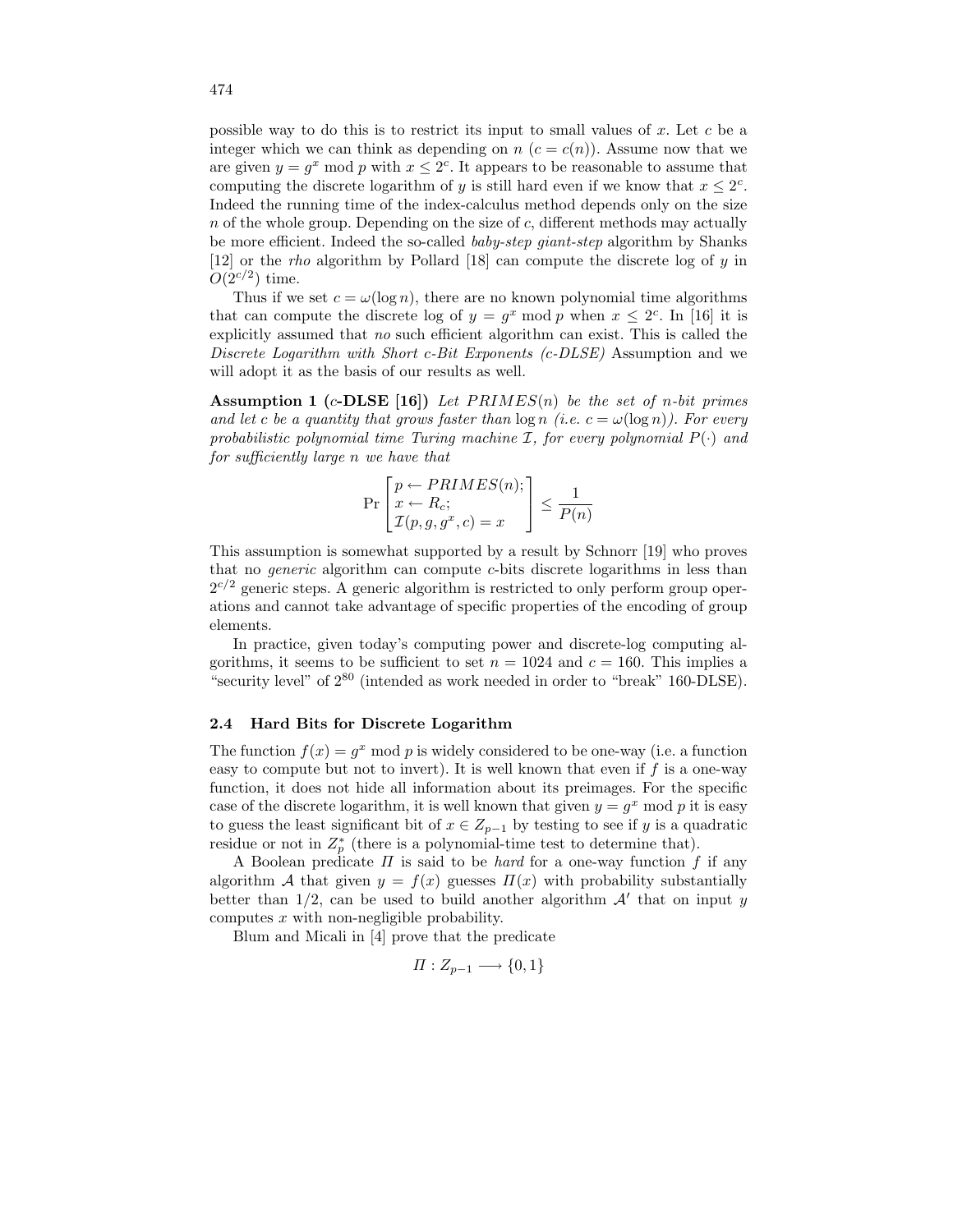$$
\Pi(x) = (x \le \frac{p-1}{2})
$$

is hard for the discrete logarithm function. Recently Håstad and Näslund [9] proved that every bit of the binary representation of  $x$  (except the least significant one) is hard for the discrete log function.

In terms of simultaneous security of several bits, Long and Wigderson [14] and Peralta [17] showed that there are  $O(\log \log p)$  predicates which are simultaneously hard for discrete log. Simultaneously hard means that the whole collection of bits looks "random" even when given  $y = g^x$ . A way to formalize this (following [20]) is to say that it is not possible to guess the value of the  $j<sup>th</sup>$ predicate even after seeing  $g^x$  and the value of the previous  $j-1$  predicates over x. Formally: there exists  $O(\log \log p)$  Boolean predicates

$$
\Pi_i: Z_{p-1} \longrightarrow \{0, 1\} \quad \text{ for } i = 1, \dots, O(\log \log p)
$$

such that for every  $1 \leq j \leq O(\log \log p)$ , if there exists a probabilistic polynomialtime algorithm A and a polynomial  $P(\cdot)$  such that

$$
Prob[x \leftarrow Z_{p-1} ; \mathcal{A}(g^x, \Pi_1(x), \dots, \Pi_{j-1}(x)) = \Pi_j(x)] \ge \frac{1}{2} + \frac{1}{P(n)}
$$

then there exists a probabilistic polynomial time algorithm  $\mathcal{A}'$  which on input  $g^x$  computes x with non-negligible probability.

### 2.5 The Patel-Sundaram Generator

Let p be a n-bit prime such that  $p \equiv 3 \mod 4$  and g a generator of  $Z_p^*$ . Denote with c a quantity that grows faster than  $\log n$ , i.e.  $c = \omega(\log n)$ .

In [16] Patel and Sundaram prove that under the c-DLSE Assumption the bits  $x_2, x_3, \ldots, x_{n-c}$  are simultaneously hard for the function  $f(x) = g^x \mod p$ . More formally<sup>1</sup>:

**Theorem 1** ([16]). For sufficiently large n, if p is a n-bit prime such that  $p \equiv 3 \mod 4$  and if the c-DLSE Assumption holds, then for every  $j, 2 \leq j \leq n-c$ , for every polynomial time Turing machine  $A$ , for every polynomial  $P(\cdot)$  and for sufficiently large n we have that

$$
|Prob[x \leftarrow Z_{p-1} ; \mathcal{A}(g^x, x_2, \dots, x_{j-1}) = x_j] - \frac{1}{2}| \le \frac{1}{P(n)}
$$

We refer the reader to [16] for a proof of this Theorem.

Theorem 1 immediately yields a secure PRBG. Start with  $x^{(0)} \in R \mathbb{Z}_{p-1}$ . Set  $x^{(i)} = g^{x^{(i-1)}}$  mod p. Set also  $r^{(i)} = x_2^{(i)}, x_3^{(i)}, \ldots, x_{n-c}^{(i)}$ . The output of the generator will be  $r^{(0)}, r^{(1)}, \ldots, r^{(k)}$  where k is the number of iterations.

Notice that this generator outputs  $n - c - 1$  pseudo-random bits at the cost of a modular exponentiation with a random n-bit exponent.

<sup>&</sup>lt;sup>1</sup> We point out that [16] requires that p be a safe prime, i.e. such that  $(p-1)/2$  is also a prime; but a close look at their proof reveals that  $p \equiv 3 \mod 4$  suffices.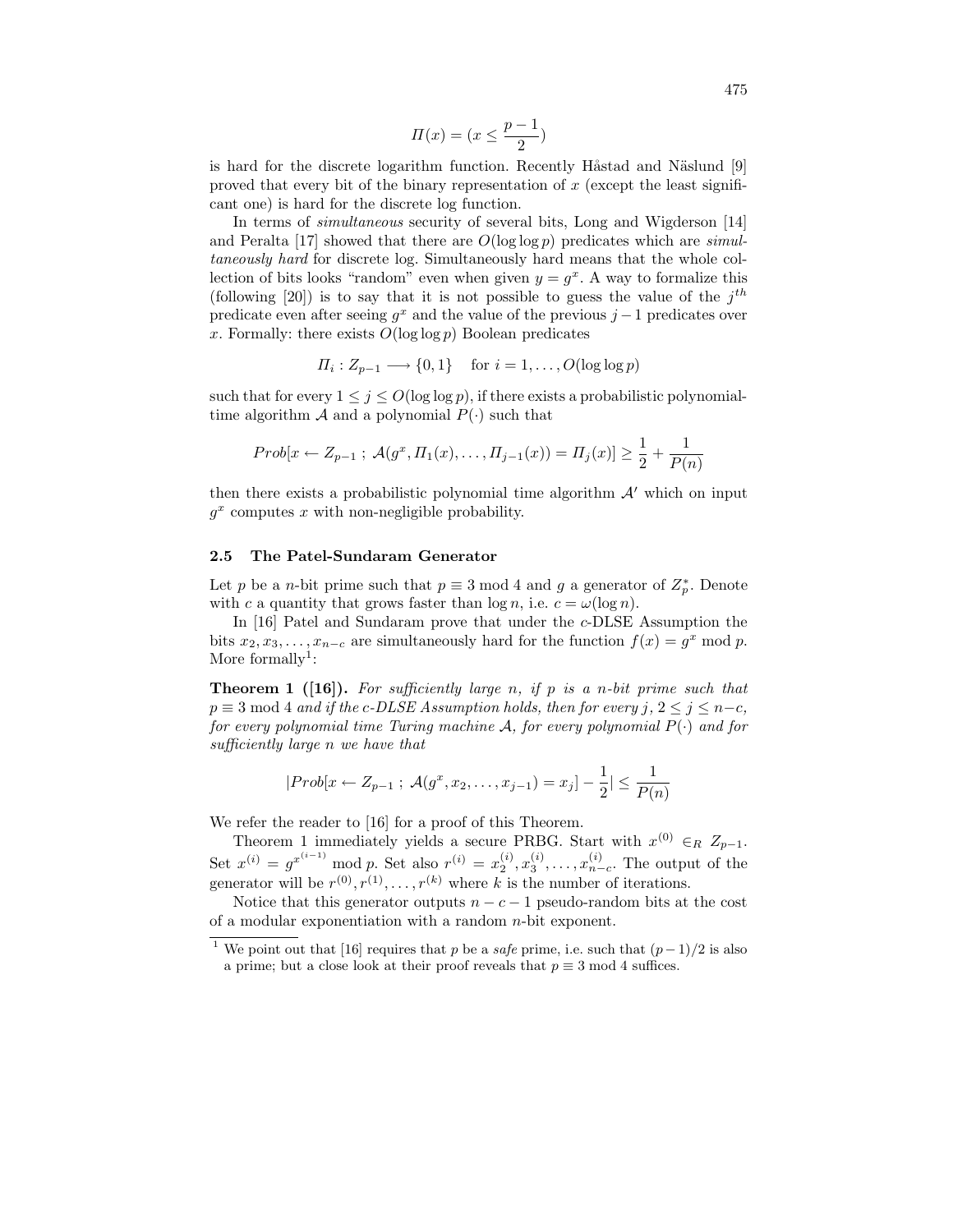# 3 Our New Generator

We now show that under the DLSE Assumption it is possible to construct a PRBG which is much faster than the Patel-Sundaram one. In order to do this we first revisit the construction of Patel and Sundaram to show how one can obtain a pseudo-random generator over  $Z_p^* \times \{0,1\}^{n-c-1}$ .

Then we construct a function from  $Z_{p-1}$  to  $Z_p^*$  which induces a pseudorandom distribution over  $Z_p^*$ . The proof of this fact is by reduction to the security of the modified Patel-Sundaram generator. This function is not a generator yet, since it does not stretch its input.

We finally show how to obtain a pseudo-random *bit* generator, by iterating the above function and outputting the appropriate bits.

### 3.1 The Patel-Sundaram Generator Revisited

As usual let p be a n-bit prime,  $p \equiv 3 \mod 4$ , and  $c = \omega(\log n)$ . Consider the following function (which we call PSG for Patel-Sundaramam Generator):

$$
\mathsf{PSG}_{n,c}: Z_{p-1} \longrightarrow Z_p^* \times \{0,1\}^{n-c-1}
$$

$$
\mathsf{PSG}_{n,c}(x) = (g^x \bmod p, x_2, \dots, x_{n-c})
$$

That is, on input a random seed  $x \in Z_{p-1}$ , the generator outputs  $g^x$  and  $n-c-1$ consecutive bits of  $x$ , starting from the second least significant.

An immediate consequence of the result in [16], is that under the c-DLSE assumption  $PSG_{n,c}$  is a secure pseudo-random generator over the set  $Z_p^* \times$  $\{0,1\}^{n-c-1}$ . More formally, if  $U_n$  is the uniform distribution over  $Z_p^*$ , then the distribution induced by  $\mathsf{PSG}_{n,c}$  over  $Z_p^* \times \{0,1\}^{n-c-1}$  is computationally indistinguishable from the distribution  $U_n \times R_{n-c-1}$ .

In other words, for any probabilistic polynomial time Turing machine  $D$ , we can define

$$
\delta_{\mathcal{D},UR_n} = Prob[y \leftarrow Z_p^* \; ; \; r \leftarrow R_{n-c-1} \; ; \; \mathcal{D}(y,r) = 1]
$$

$$
\delta_{\mathcal{D},PSG_{n,c}} = Prob[x \leftarrow Z_{p-1} \; ; \; \mathcal{D}(PSG_{n,c}(x)) = 1]
$$

then for any polynomial  $P(\cdot)$  and for sufficiently large n, we have that

$$
|\delta_{\mathcal{D},UR_n} - \delta_{\mathcal{D},PSG_{n,c}}| \le \frac{1}{P(n)}
$$

In the next section we show our new generator and we prove that if it is not secure that we can show the existence of a distinguisher  $D$  that contradicts the above.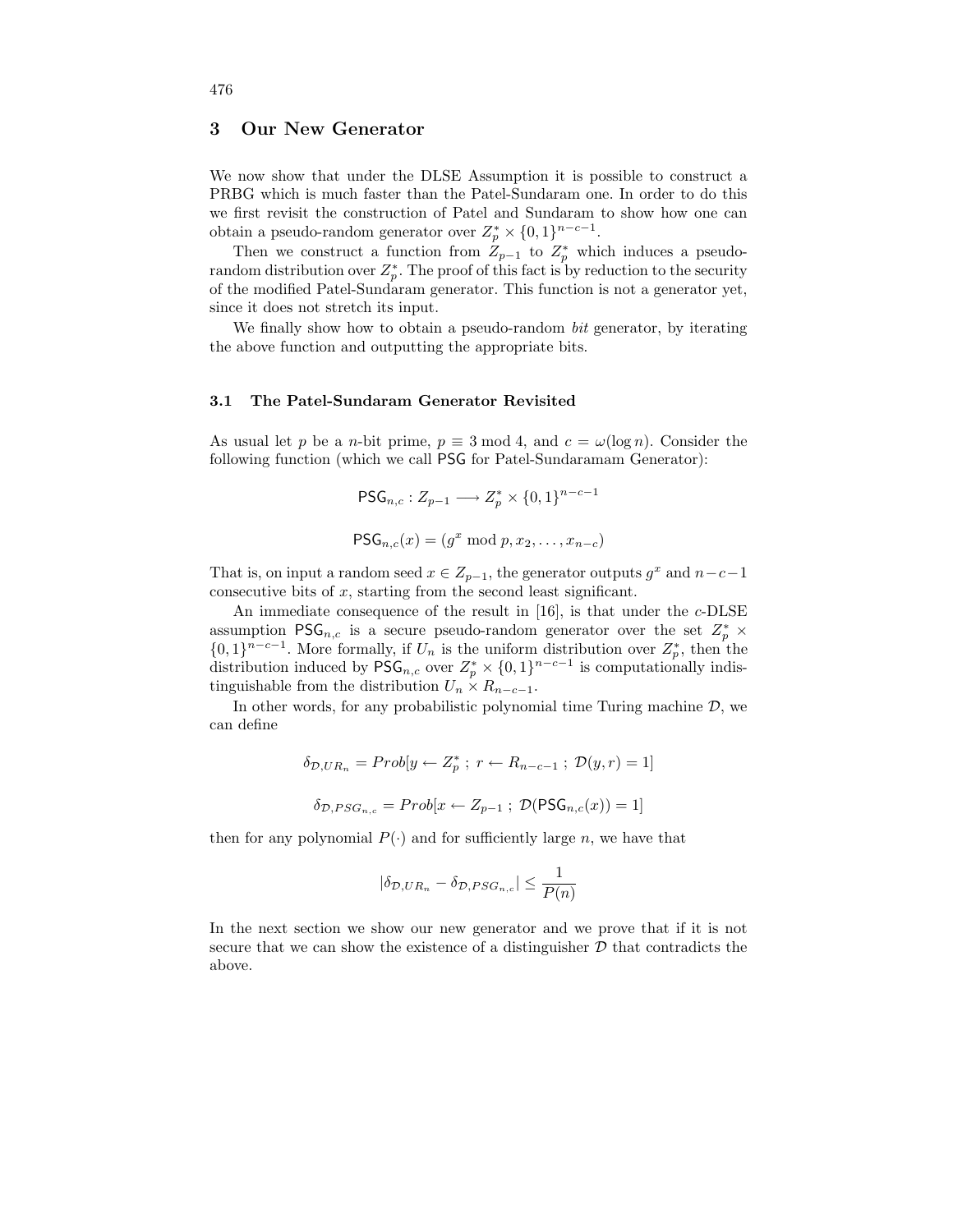#### 3.2 A Preliminary Lemma

We also assume that p is a n-bit prime,  $p \equiv 3 \mod 4$  and  $c = \omega(\log n)$ . Let g be a generator of  $Z_p^*$  and denote with  $\hat{g} = g^{2^{n-c}}$  mod p. Recall that if s is an integer we denote with  $s_i$  the  $i^{th}$ -bit in its binary representation.

The function we consider is the following.

$$
\mathsf{RG}_{n,c}: Z_{p-1} \longrightarrow Z_p^*
$$
  

$$
\mathsf{RG}_{n,c}(s) = \hat{g}^{(s \text{ div } 2^{n-c})} g^{s_1} \bmod p
$$

That is we consider modular exponentiation in  $Z_p^*$  with base g, but only after zeroing the bits in positions  $2, \ldots, n - c$  of the input s (these bits are basically ignored).

The function RG induces a distribution over  $Z_p^*$  in the usual way. We denote it with  $RG_{n,c}$  the following probability distribution over  $Z_p^*$ 

$$
Prob_{RG_{n,c}}[y] = Prob[y = RG_{n,c}(s); s \leftarrow Z_{p-1}]
$$

The following Lemma states that the distribution  $RG_{n,c}$  is computationally indistinguishable from the uniform distribution over  $Z_p^*$  if the c-DLSE assumption holds.

**Lemma 1.** Let p be a n-bit prime, with  $p \equiv 3 \mod 4$  and let  $U_n$  be the uniform distribution over  $Z_p^*$ . If the c-DLSE Assumption holds, then the two distributions  $U_n$  and  $RG_{n,c}$  are computationally indistinguishable (see Definition 1).

The proof of the Lemma goes by contradiction. We show that if  $RG_{n,c}$  can be distinguished from  $U_n$ , then the modified Patel-Sundaram generator **PSG** is not secure. We do this by showing that any efficient distinguisher between  $RG_{n,c}$ and the uniform distribution over  $Z_p^*$  can be transformed into a distinguisher for  $PSG_{n,c}$ . This will contradict Theorem 1 and ultimately the c-DLSE Assumption.

Sketch of Proof Assume for the sake of contradiction that there exists a distinguisher  $D$  and a polynomial  $P(\cdot)$  such that for infinitely many n's we have that

$$
\delta_{\mathcal{D},U_n} - \delta_{\mathcal{D},RG_{n,c}} \ge \frac{1}{P(n)}
$$

where

$$
\delta_{\mathcal{D},U_n} = Prob[x \leftarrow Z_p^* \ ; \ \mathcal{D}(p,g,x,c) = 1]
$$

$$
\delta_{\mathcal{D},RG_{n,c}} = Prob[s \leftarrow Z_{p-1} \ ; \ \mathcal{D}(p,g,\text{RG}_{n,c}(s),c) = 1]
$$

We show how to construct a distinguisher  $\hat{\mathcal{D}}$  that "breaks" PSG.

In order to break  $\mathsf{PSG}_{n,c}$  we are given as input  $(p, g, y, r, c)$  with  $y \in Z_p^*$ and  $r \in \{0,1\}^{n-c-1}$  and we want to guess if it comes from the distribution  $U_n \times R_{n-c-1}$  or from the distribution  $PSG_{n,c}$  of outputs of the generator  $PSG_{n,c}$ . The distinguisher  $\hat{\mathcal{D}}$  will follow this algorithm: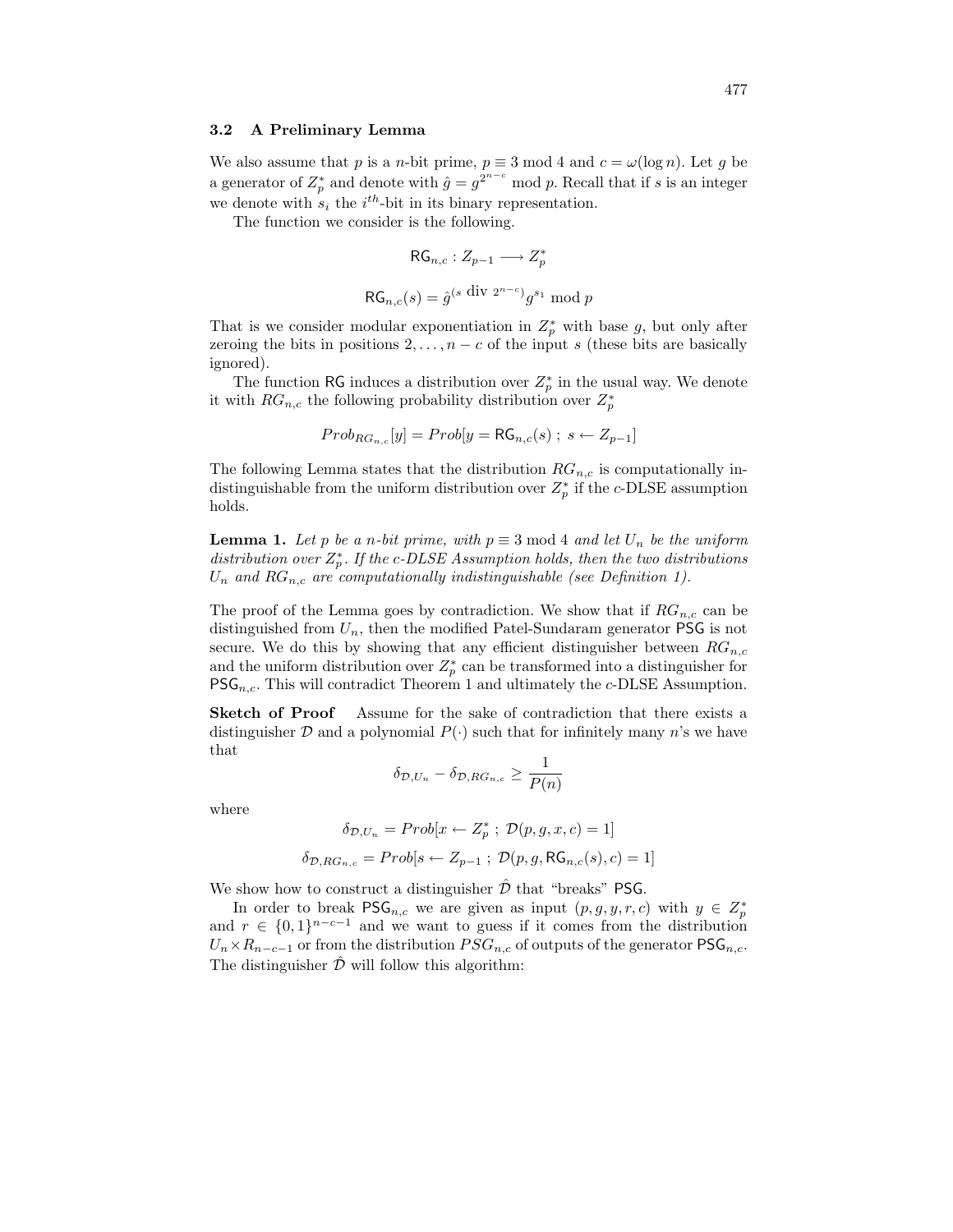- 1. Consider the integer  $z := r \circ 0$  where  $\circ$  means concatenation. Set  $w :=$  $yg^{-z} \mod p;$
- 2. Output  $\mathcal{D}(p,q,w,c)$

Why does this work? Assume that  $(y, r)$  was drawn according to  $PSG_{n,c}(x)$  for some random  $x \in Z_{p-1}$ . Then  $w = g^u$  where  $u = 2^{n-c}(x \text{ div } 2^{n-c}) + x_1 \text{ mod } p-1$ . That is, the discrete log of w in base g has the  $n-c-1$  bits in position  $2, \ldots, n-c$ equal to 0 (this is because r is identical to those  $n - c - 1$  bits of the discrete log of y by the assumption that  $(y, r)$  follows the  $PSG_{n,c}$  distribution). Thus once we set  $\hat{g} = g^{2^{n-c}}$  we get  $w = \hat{g}^x \text{ div } 2^{n-c} g^{x_1} \text{ mod } p$ , i.e.  $w = \mathsf{RG}_{n,c}(x)$ . Thus if  $(y,r)$  is drawn according to  $PSG_n$  then  $w$  follows the same distribution as  $RG_n.$ 

On the other hand if  $(y, r)$  was drawn with y randomly chosen in  $Z_p^*$  and r randomly chosen in  $\{0,1\}^{n-c-1}$ , then all we know is that w is a random element of  $Z_p^*$ .

Thus  $D$  will guess the correct distribution with the same advantage as  $D$ does. Which contradicts the security of the PSG generator.  $\Box$ 

#### 3.3 The New Generator

It is now straightforward to construct the new generator. The algorithm receives as a seed a random element s in  $Z_{p-1}$  and then it iterates the function RG on it. The pseudo-random bits outputted by the generator are the bits ignored by the function RG. The output of the function RG will serve as the new input for the next iteration.

More in detail, the algorithm  $\text{IRG}_{n,c}$  (for Iterated-RG generator) works as follows. Start with  $x^{(0)} \in R$   $Z_{p-1}$ . Set  $x^{(i)} = RG_{n,c}(x^{(i-1)})$ . Set also  $r^{(i)} =$  $x_2^{(i)}, x_3^{(i)}, \ldots, x_{n-c}^{(i)}$ . The output of the generator will be  $r^{(0)}, r^{(1)}, \ldots, r^{(k)}$  where k is the number of iterations (chosen such that  $k = poly(n)$  and  $k(n-c-1) > n$ ).

Notice that this generator outputs  $n - c - 1$  pseudo-random bits at the cost of a modular exponentiation with a random c-bit exponent (i.e. the cost of the computation of the function RG).

**Theorem 2.** Under the c-DLSE Assumption,  $\text{IRG}_{n,c}$  is a secure pseudo-random bit generator (see Definition 2).

**Sketch of Proof** We first notice that, for sufficiently large n,  $r^{(0)}$  is an almost uniformly distributed  $(n - c - 1)$ -bit string. This is because  $r^{(0)}$  is composed of the bits in position 2, 3, ...,  $n - c$  of a random element of  $Z_{p-1}$  and thus their bias is bounded by  $2^{-c}$  (i.e. the statistical distance between the distribution of  $r^{(0)}$  and the uniform distribution over  $\{0,1\}^{n-c-1}$  is bounded by  $2^{-c}$ ).

Now by virtue of Lemma 1 we know that all the values  $x^{(i)}$  follow a distribution which is computationally indistinguishable from the uniform one on  $Z_p^*$ . By the same argument as above it follows that all the  $r^{(i)}$  must follow a distribution which is computationally indistinguishable from  $R_{n-c-1}$ .

478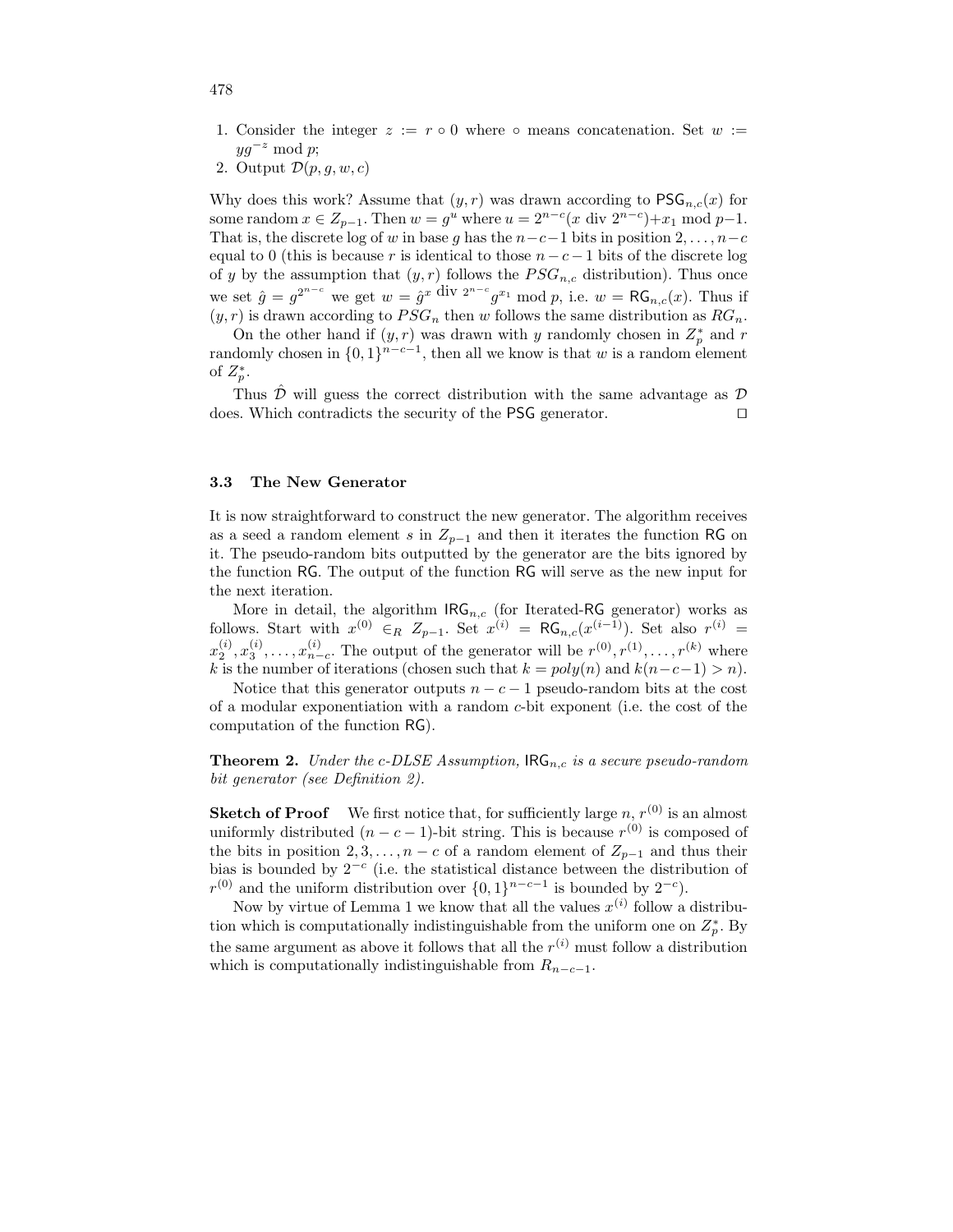More formally, the proof follows a hybrid argument. If there is a distinguisher D between the distribution induced by  $\text{IRG}_{n,c}$  and the distribution  $R_{k(n-c-1)}$ , then for a specific index i we must have a distinguisher  $\mathcal{D}_1$  between the distribution followed by  $r^{(i)}$  and the uniform distribution  $R_{n-c-1}$ . Now that implies that it is possible to distinguish the distribution followed by  $x^{(i)}$  and the uniform distribution over  $Z_p^*$  (just take the bits in position  $2, 3, \ldots, n - c$  of the input and pass them to  $\mathcal{D}_2$ ). This contradicts Lemma 1 and ultimately the c-DLSE  $\Box$  Assumption.

# 4 Efficiency Analysis

Our new generator is very efficient. It outputs  $n - c - 1$  pseudo-random bits at the cost of a modular exponentiation with a random c-bit exponent, or roughly 1.5c modular multiplications in  $Z_p^*$ . Compare this with the Patel-Sundaram generator where the same number of pseudo-random bits would cost 1.5n modular multiplications. Moreover the security of our scheme is tightly related to the security of the Patel-Sundaram one, since the reduction from our scheme to theirs is quite immediate.

So far we have discussed security in asymptotic terms. If we want to instantiate practical parameters we need to analyze more closely the concrete security of the proposed scheme.

A close look at the proof of security in [16] shows the following. If we assume that Theorem 1 fails, i.e. that for some  $j, 2 \leq j \leq n-c$ , there exists an algorithm A which runs in time  $T(n)$ , and a polynomial  $P(\cdot)$  such that w.l.o.g.

$$
Prob[x \leftarrow Z_{p-1} ; \mathcal{A}(g^x, x_2, \dots, x_{j-1}) = x_j] > \frac{1}{2} + \frac{1}{P(n)}
$$

then we have an algorithm  $\mathcal{I}^{\mathcal{A}}$  to break c-DLSE which runs in time  $O((n$  $c$ ) $cP^2(n)T(n)$  if  $2 \leq j < n - c - \log P(n)$  and in time  $O((n - c)cP^3(n)T(n))$  if  $n - c - \log P(n) \leq j \leq n - c$  (the hidden constant is very small). This is a very crude analysis of the efficiency of the reduction in [16] and it is quite possible to improve on it (details in the final paper).

In order to be able to say that the PRBG is secure we need to make sure that the complexity of this reduction is smaller than the time to break c-DLSE with the best known algorithm (which we know today is  $2^{c/2}$ ).

Comparison with the BBS generator. The BBS generator was introduced by Blum et al. in [3] under the assumption that deciding quadratic residuosity modulo a composite is hard. The generator works by repeatedly squaring mod N a random seed in  $Z_N^*$  where N is a Blum integer  $(N = PQ$  with  $P, Q$  both primes of identical size and  $\equiv 3 \mod 4$ .) At each iteration it outputs the least significant bit of the current value. The rate of this generator is thus of 1 bit/squaring. In [2], Alexi *et al.* showed that one can output up to  $k = O(\log \log N)$  bits per iteration of the squaring generator (and this while also relaxing the underlying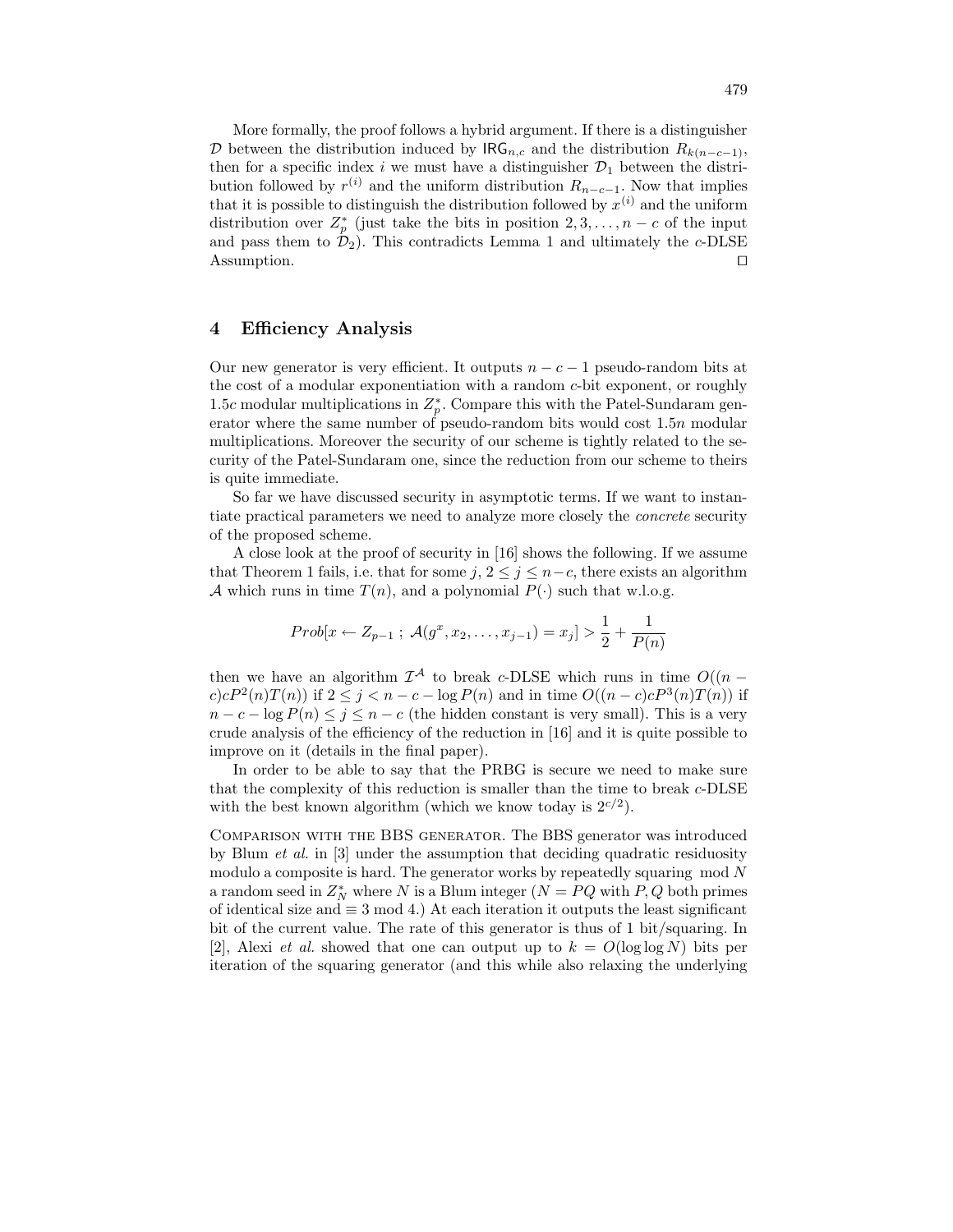assumption to the hardness of factoring). The actual number  $k$  of bits that can be outputted depends on the concrete parameters adopted.

The [2] reduction is not very tight and it was recently improved by Fischlin and Schnorr in [6]. The complexity of the reduction quoted there is

$$
O(n\log nP^2(n)T(n) + n^2P^4(n)\log n)
$$

(here  $P(n)$ ,  $T(n)$  refers to a machine which guesses the next bit in one iteration of the BBS generator in time  $T(n)$  and with advantage  $1/P(n)$ .

If we want to output  $k$  bits per iteration, the complexity grows by a factor of  $2^{2k}$  and the reduction quickly becomes more expensive than known factoring algorithms. Notice instead that the reduction in [16] (and thus in ours) depends only linearly on the number of bits outputted.

CONCRETE PARAMETERS. Let's fix  $n = 1024$  and  $c = 160$ . With these parameters we can safely assume that the complexity of the best known algorithms to break c-DLSE [1, 12, 17] is beyond the reach of today's computing capabilities.

For moduli of size  $n = 1024$ , the results in [6] seem to indicate that in practice, for  $n = 1024$  we can output around 4 bits per iteration of the BBS generator, if we want to rule out adversaries which run in time  $T = 1$  MIPS-year (roughly  $10^{13}$  instructions) and predict the next bit with advantage  $1/100$  (which is quite high). This yields a rate of 4 bits per modular squaring.

Using the same indicative parameters suggested in [6], we can see that we can safely output all  $n-c-1 \approx 860$  bits in one iteration of the Patel-Sundaram generator. Since the security of our scheme is basically the same as their generator we can also output all 860 bits in our scheme as well.

Thus we obtain 860 bits at the cost of roughly 240 multiplications, which yields a rate of about 3.5 bits per modular multiplication. Thus the basic implementation of our scheme has efficiency comparable to the BBS generator. In the next section we show how to improve on this, by using precomputation tables.

### 4.1 Using Precomputed Tables

The most expensive part of the computation of our generator is to compute  $\hat{g}^s \mod p$  where s is a c-bit value.

We can take advantage of the fact that in our generator<sup>2</sup> the modular exponentiations are all computed over the same basis  $\hat{q}$ . This feature allows us to precompute powers of  $\hat{q}$  and store them in a table, and then use this values to compute fastly  $\hat{g}^s$  for any s.

The simplest approach is to precompute a table T

$$
T = \{ \hat{g}^{2^i} \bmod p \; ; \; i = 0, \ldots, c \}
$$

Now, one exponentiation with base  $\hat{g}$  and a random c-bit exponent can be computed using only .5c multiplications on average. The cost is an increase to  $O(cn)$ 

 $\frac{2}{3}$  As well as in the Patel-Sundaram one, or in the Blum-Micali one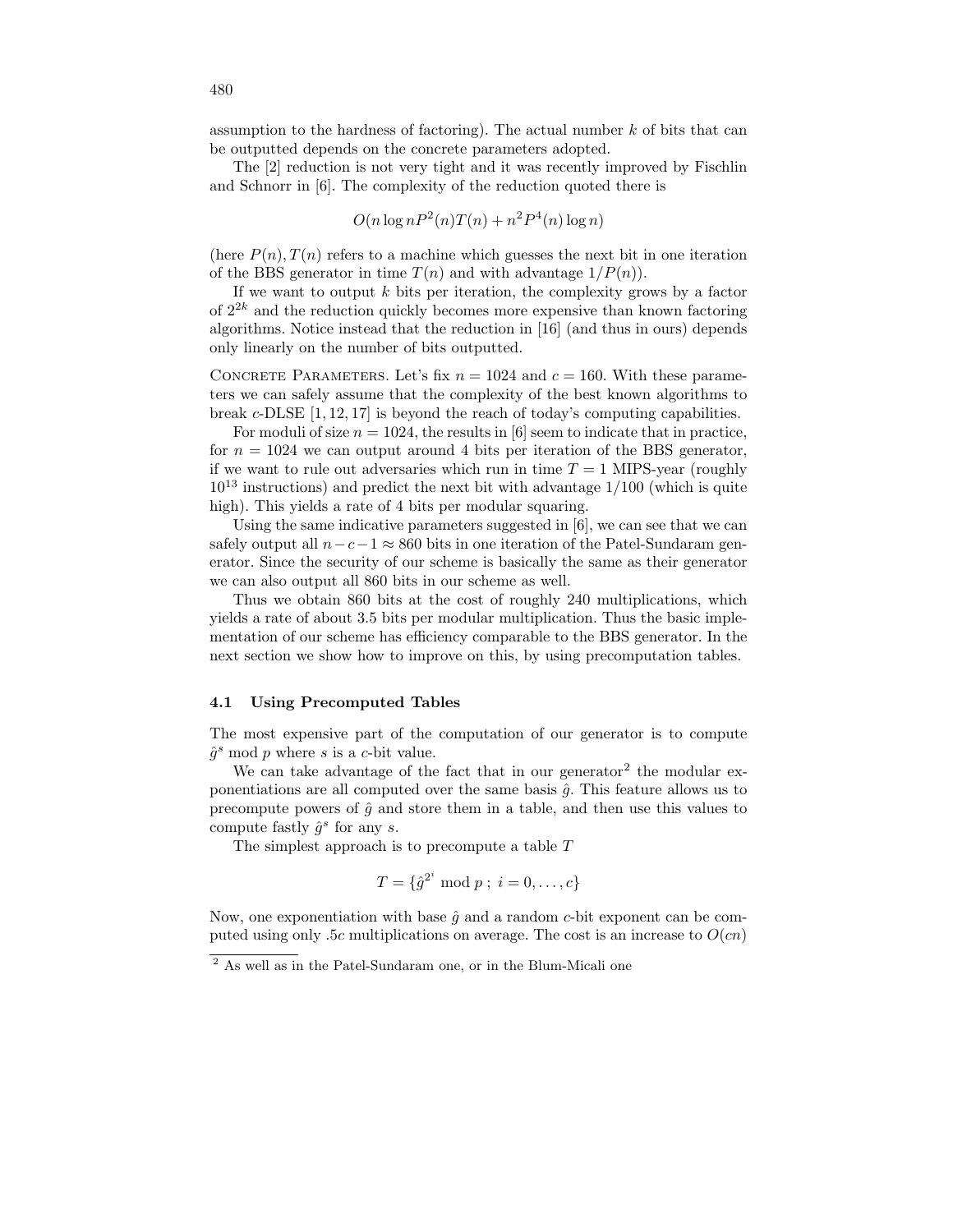bits of required memory. With this simple improvement one iteration of our generator will require roughly 80 multiplications, which yields a rate of more that 10 pseudo-random bits per multiplication. The size of the table is about 20 Kbytes.

Lim and Lee [13] present more flexible trade-offs between memory and computation time to compute exponentiations over a fixed basis. Their approach is applicable to our scheme as well. In short, the [13] precomputation scheme is governed by two parameters h, v. The storage requirement is  $(2<sup>h</sup> - 1)v$  elements of the field. The number of multiplications required to exponentiate to a c-bit exponent is  $\left\lceil \frac{c}{h} \right\rceil + \left\lceil \frac{c}{hv} \right\rceil - 2$  in the worst case.

Using the choice of parameters for 160-bit exponents suggested in [13] we can get roughly 40 multiplications with a table of only 12 Kbytes. This yields a rate of more than 21 pseudo-random bits per multiplication. A large memory implementation (300 Kbytes) will yield a rate of roughly 43 pseudo-random bits per multiplication.

In the final version of this paper we will present a more complete concrete analysis of our new scheme.

### 5 Conclusions

In this paper we presented a secure pseudo-random bit generator whose efficiency is comparable to the squaring (BBS) generator. The security of our scheme is based on the assumption that solving discrete logarithms remains hard even when the exponent is small. This assumption was first used by Patel and Sundaram in [16]. Our construction however is much faster than theirs since it only uses exponentiations with small inputs.

An alternative way to look at our construction is the following. Under the c-DLSE assumption the function  $f: \{0,1\}^c \longrightarrow Z_p^*$  defined as  $f(x) = g^x$  is a one-way function. Our results indicate that  $f$  has also strong pseudo-randomness properties over  $Z_p^*$ . In particular it is possible to think of it as pseudo-random generator itself. We are aware of only one other example in the literature of a one-way function with this properties, in [11] based on the hardness of subsetsum problems.

The DLSE Assumption is not as widely studied as the regular discrete log assumption so it needs to be handled with care. However it seems a reasonable assumption to make.

It would be nice to see if there are other cryptographic primitives that could benefit in efficiency from the adoption of stronger (but not unreasonable) number-theoretic assumptions. Examples of this are already present in the literature (e.g. the efficient construction of pseudo-random functions based on the Decisional Diffie-Hellman problem in [15].) It would be particularly interesting to see a pseudo-random bit generator that beats the rate of the squaring generator, even if at the cost of a stronger assumption on factoring or RSA.

Acknowledgments: This paper owes much to the suggestions and advices of Shai Halevi. Thanks also to the other members of the CRYPTO committee for their suggestions and to Dario Catalano for reading early drafts of the paper.